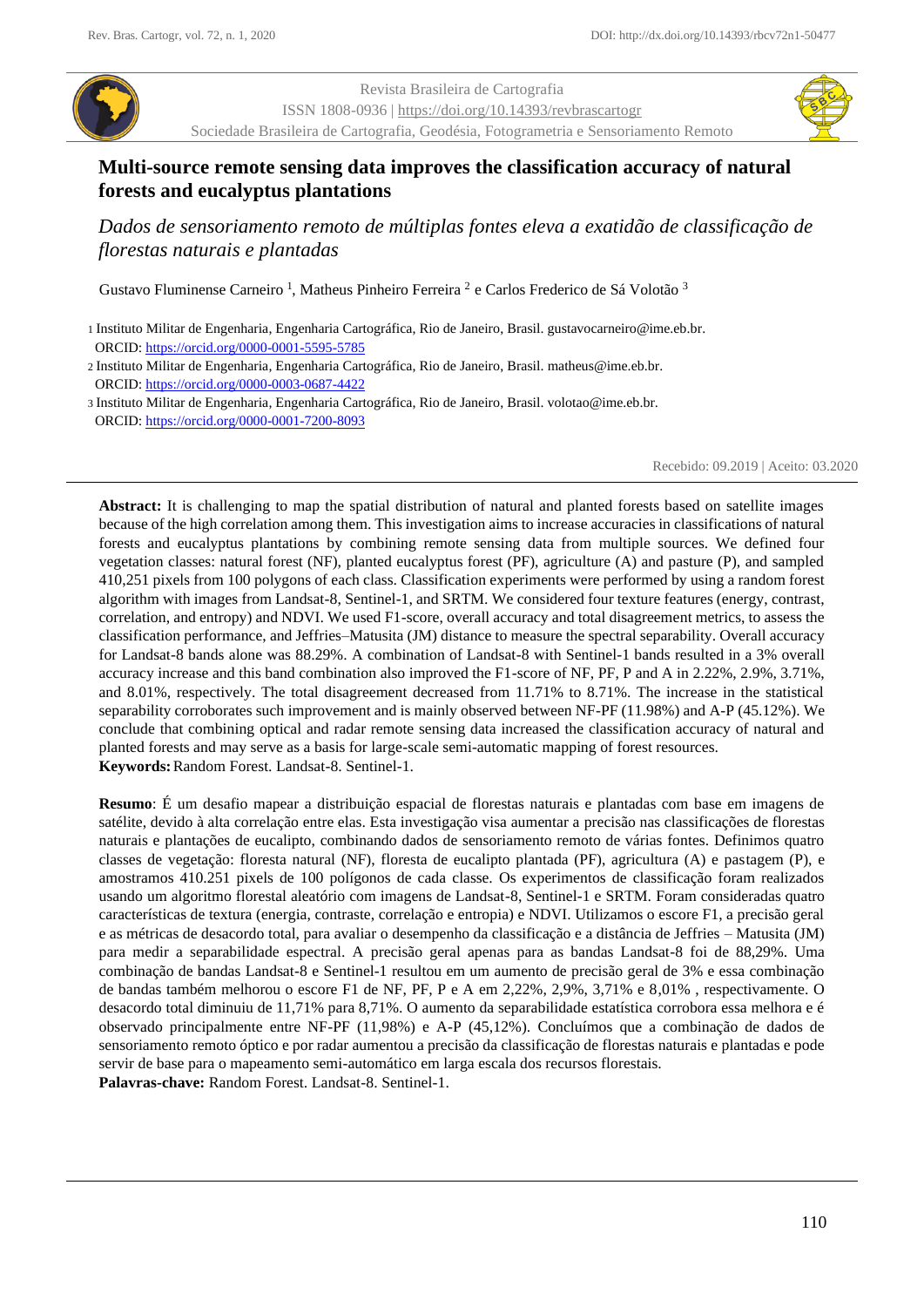# **1 INTRODUCTION**

In Brazil, tropical forests cover some 5 mi km², which corresponds to approximately 62% of its territory (MAPBIOMAS, 2019). Tropical forests provide key ecosystem services for mankind such as soil conservation, carbon sequestration and habitat protection. They harbor the largest portion of global tree diversity, with up to 53,000 tree species or more (SLIK et al., 2015). Moreover, tropical forests store half of the global forest carbon (C) stock (PAN et al., 2011) and are responsible to fix about 70% of the terrestrial nitrogen (WANG; HOULTON, 2009). The provisioning of these important ecosystem services relies on the maintenance and conservation of forested areas. However, deforestation and forest depletion have reached alarming levels. In Brazil, for example, approximately 20,000 km² of Amazonian forests were cleared yearly between 2000 and 2017 (QIN et al., 2019), and only 12,40% of the original extent (ca. 1.3m km²) of the Atlantic Forest (AF) remains (SOS/INPE, 2019). The situation is even more critical in the state of Espírito Santo (ES) that lost 90% of its natural forest areas (SOS/INPE, 2019).

The growing demand for forest products, coupled with the need to conserve tropical forests, has contributed to the global extent of planted forests in more than 65% since the 1990s (FAO, 2015). In Brazil, there was an increase of approximately 47 mi ha of planted forests between 1985 and 2017 (MAPBIOMAS, 2019). Currently, the most cultivated genus is Eucalyptus spp., occupying an area of about 5.7 mi ha (IBA, 2017). According to the Brazilian Tree Industry (IBA), the planted tree sector has a significant impact on the economy, representing 6.1% of the industrial gross domestic product and showed in 2017 a surplus of US\$ 9.0 billion. Espírito Santo stands out as one of the most important states in planted forests, occupying fifth place in the national scene with a planted area of 233,760 ha. Economically, this industry represents 6.8% of the state's gross industrial product (CNI, 2019).

Traditionally, information regarding tropical forests and forest plantations is obtained with field inventories, which require the establishment of sample plots and involves high costs and complex logistics, especially in regions with difficult access. For example, for the AF only 0.01% of the total number of fragments were sampled (LIMA et al., 2015).

By contrast, remote sensing data can be used to map the distribution of natural and planted forest areas over large spatial extents (JOSHI et al., 2016). A common problem reported in several studies and land cover mapping initiatives is the misclassification rate between forest classes or agricultural areas. For example, the MapBiomas project (MAPBIOMAS, 2019), which maps the Brazilian land cover and use change in an annual basis with Landsat images, reported in 2016 a classification accuracy of 69.21% for tree plantations, and a misclassification rate (omission error) between planted and natural forests of 18.63% Moreover, 9.38% of planted forest areas were classified as mosaics of agriculture and pasture. Furthermore, 1.87 % of commercial forest were labeled as pasture and 0.92% was considered as agriculture. Natural and planted forests exhibit similar spectral behavior particularly in medium resolution (pixel  $\geq$  20 m), which challenges their discrimination using automatic approaches.

Active remote sensing, such as radio detection and ranging (RADAR) or light detection and ranging (LiDAR) have been successfully employed for forest cover mapping (YU et al., 2015; MARTONE et al., 2018; FAGAN et al., 2018). However, the integration between active and passive remote sensing technologies has been poorly investigated. Tree plantations have distinct spectral and structural characteristics that can be explored for their detection.

In this study, we explored the combination of passive optical and RADAR data to discriminate between planted, natural forest, pasture and agricultural areas in the state of Espírito Santo, southeast of Brazil. Specifically, we tested the following hypotheses: (i) The combination of Landsat-8 and Sentinel-1 data improves the classification accuracy of natural and planted forests. (ii) The spectral separability between natural forests and tree plantations increases by combining passive optical and RADAR data.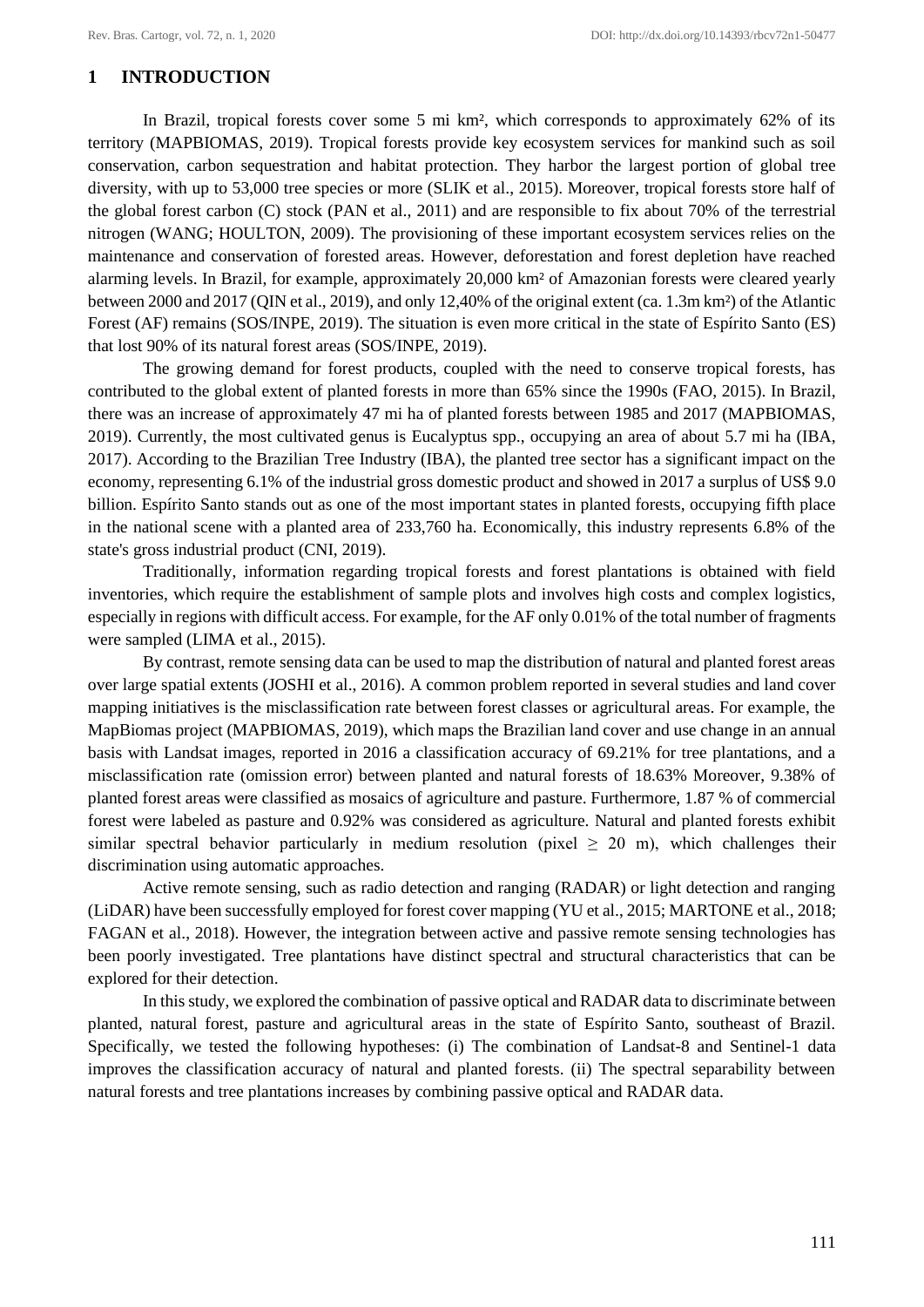# **2 MATERIAL**

# **2.1 Study area**

The study area comprises the entire state of Espírito Santo (ES), with an area of 46,074.44 km² (Figure 1). The predominant climate of ES is characterized by a wet tropical summer and a dry winter. Annual precipitation ranges from 1045 to 1375 mm and the average temperature ranges from 17.9ºC to 25ºC, depending on the region (CLIMATE, 2019).



Figure 1 – Study area location.

Source: The authors (2020).

According to Garbin et al. (2017), vegetation of ES is divided into six types of phytoecological regions: dense ombrophylous forest, open ombrophilous forest, seasonal semideciduous forest, savannas, new formations and ecological refuge. Dense ombrophilous forests are the state's lushest vegetation and concentrate the largest number of endemic taxa.

The natural forest cover present in Espírito Santo, as in other states of Brazil, experienced forest degradation, mainly due to the exploitation of native trees by timber industries. According to data from the Atlantic Forest Remnants Atlas' Technical Report, developed by the SOS Atlantic Forest Foundation in partnership with the National Institute for Space Research (INPE) for the 2017-2018 period, Espírito Santo has 483,087 ha of forest remnants. This corresponds to 10.5% of the original forest cover extent.

With the industrial growth that occurred in the country especially in the second half of the twentieth century, ES received new industrial centers, most of which deal with oil, steel, pulp and wood (THOMAZ, 2010). Pulp and wood have considerably accelerated deforestation in the region. Between 1985 and 1990 there was a loss of native forest area of 536,480 ha, and from 1990 to 1995 of a loss of 500,317 ha (SOS/INPE,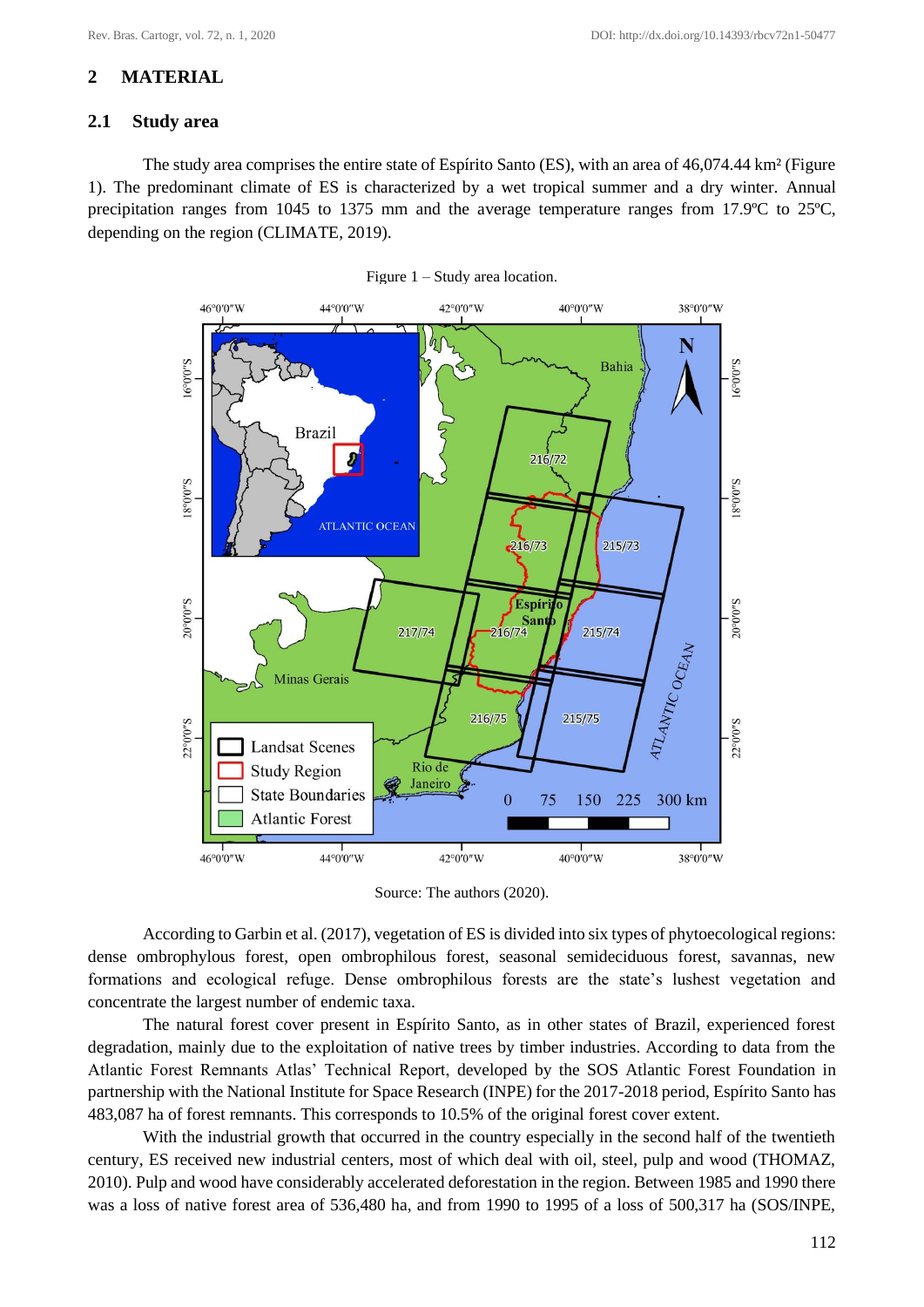#### 2019).

According to data from the 2016 Brazilian Forestry and Timber Yearbook (MENDES, 2016), Espírito Santo is among the five largest Brazilian states exporting timber products and among the ten largest in terms of planted forest area. Data from the Brazilian Tree Industry (IBA, 2017) indicate that the area planted with eucalyptus trees in 2016 was 233,760 ha. As a reference to understand the importance of eucalyptus in the economy, it is estimated that the forestry sector in ES is around R\$ 5 billion, which corresponds to 25% of the state's agribusiness gross domestic product (CEDAGRO, 2011). Therefore, due to the strong presence of native forest (Atlantic Forest) and planted forest (for commercial exploitation by the logging industry), Espírito Santo state was chosen as the area of study for this research.

# **2.2 Remote Sensing Data**

In this section, we describe the remote sensing and ancillary data used to discriminate among planted forests, natural forests, pasture and agriculture within the study area.

# 2.2.1 OPTICAL IMAGES

Landsat-8 (USGS, 2019) images acquired by the Operational Land Imager (OLI) sensor available for the year 2017 (January 1st to December 31st) were used. In total, 137 scenes distributed in the following path/row were employed: 215/073, 215/074, 215/075, 216/072, 216/073, 216/074, 216/075, 217/074 (Figure 1). For this study, we used six OLI bands: Blue  $(0.45-0.51 \text{ }\mu\text{m})$ , Green  $(0.53-0.59 \text{ }\mu\text{m})$ , Red  $(0.64-0.67 \text{ }\mu\text{m})$ , Near-infrared (0.85-0.88  $\mu$ m), Short-wave infrared 1 (1.57-1.65  $\mu$ m) and Short-wave infrared 2 (2.11-2.29  $\mu$ m) with a spatial resolution of 30 m. The OLI images were obtained through the Google Earth Engine (GEE) platform. The images employed met the geometric and radiometric quality requirements (Tier 1) and were retrieved in top of atmosphere (TOA) reflectance.

### 2.2.2 RADAR IMAGES

Sentinel-1 (ESA, 2019) images acquired by the C-SAR sensor available for 2017 (January 1st to December 31st ) were employed. In total, 175 images were used, covering the entire study area (Figure 1). These images were obtained on the GEE platform in Interferometric Wide Swath Mode (IW) acquisition, VV and VH polarization, in Ground Range Detected (GRD) with pixel spacing of 10 m.

### 2.2.3 DIGITAL ELEVATION MODEL

The Shuttle Radar Topography Mission (SRTM) (NASA, 2019). produced a complete and Digital Elevation Model (DEM) from the surface of the Earth. The project was a joint effort of the National Aeronautics and Space Administration (NASA) with the German and Italian space agencies. It flew in February 2000, using dual radar antennas to acquire interferometric radar data. In this research, we used SRTM V3 product (SRTM Plus), provided by NASA at a resolution of 1 arc-second (approximately 30m). Data were accessed through the GEE platform.

# 2.2.4 ANCILLARY DATA

To help in identifying samples of natural forests, we used the data of the SOS Atlantic Forest Project for the year 2017 (SOS/INPE, 2019). The SOS Atlantic Forest Foundation is a private non-profit organization that aims to map deforestation in the AF Biome. The methodology adopted is based on visual inspections of forest fragments using satellite images.

To assist in obtaining the samples of planted forests, pastures and agriculture we used data from the MapBiomas project. MapBiomas uses machine learning, cloud computing, and Landsat images to annually map 27 land use classes in Brazil (MAPBIOMAS, 2019).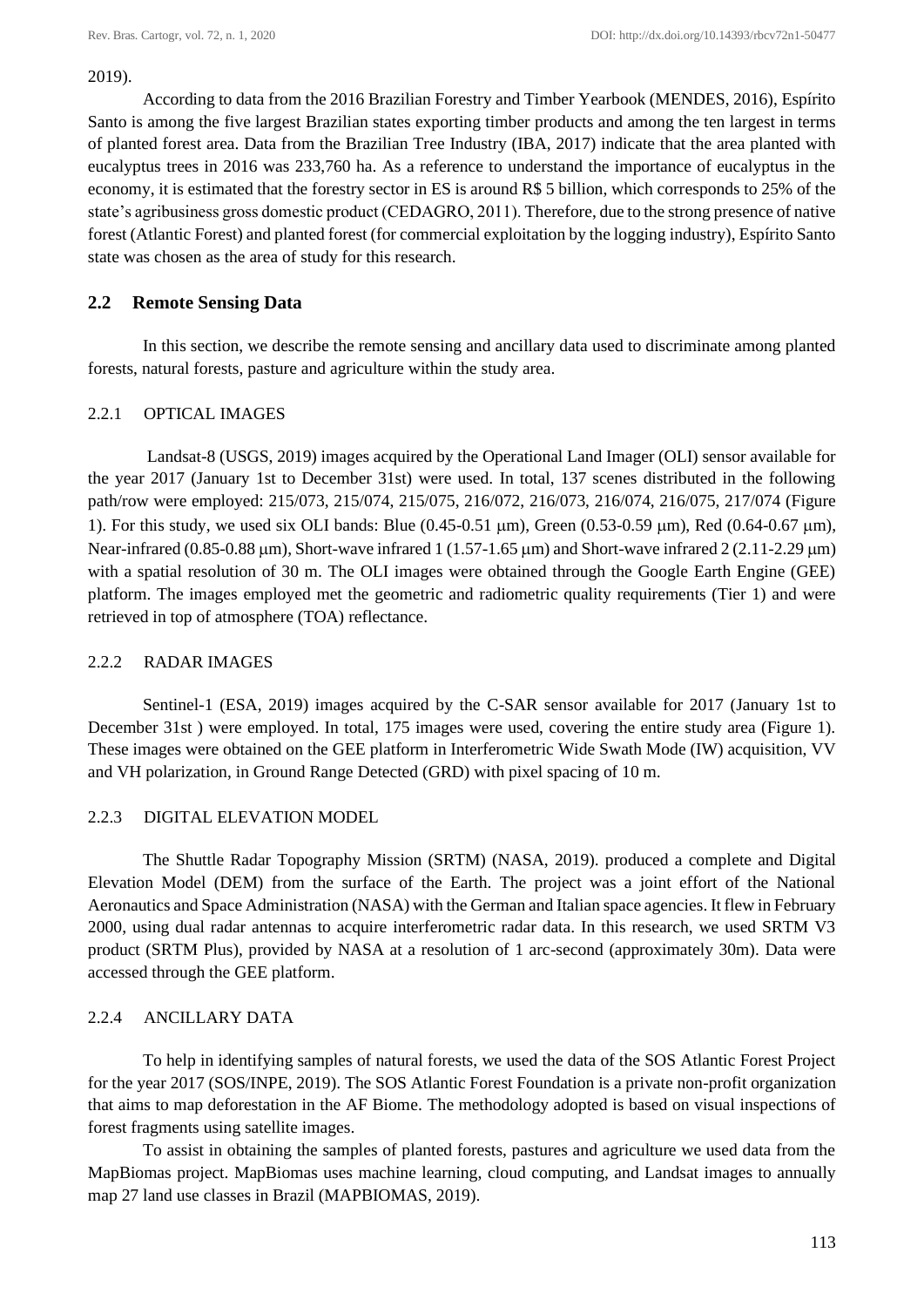Additionally, because no field data was not available, high-resolution images from the Google Earth Pro platform were used to define polygons representative of natural forests, planted forests, pasture and agriculture. Table 1 provides a summary of the remote sensing data used for classification.

| Data       | Source                                               | <b>Band</b>                        | <b>Images</b> | <b>Observation</b>                                         |  |  |
|------------|------------------------------------------------------|------------------------------------|---------------|------------------------------------------------------------|--|--|
| Image      | Landsat 8<br>(https://code.earthengine.google.com)   | $R - G - B - NIR$<br>SWIR1 - SWIR2 | 137           | Optical images                                             |  |  |
|            | Sentinel 1<br>(https://code.earthengine.google.com)  | VV - VH                            | 175           | RADAR images                                               |  |  |
| <b>DEM</b> | <b>SRTM</b><br>(https://code.earthengine.google.com) | elevation                          |               | Elevation                                                  |  |  |
| Ancillary  | <b>IBGE</b>                                          | $\overline{\phantom{0}}$           |               | Administrative Territorial<br><b>Division</b>              |  |  |
|            | <b>MapBiomas</b>                                     |                                    |               | "Planted Forest", "Pasture"<br>and "Agriculture" reference |  |  |
|            | SOS Mata Atlântica                                   |                                    |               | "Natural Forest" reference                                 |  |  |
|            | Google Earth Pro                                     |                                    |               | <b>High Resolution Images</b>                              |  |  |

| Table 1 – Material used for classification. |  |  |
|---------------------------------------------|--|--|
|---------------------------------------------|--|--|

Source: The authors (2020).

# **3 METHODS**

First, we acquired all the inputs used for the work. Second, we pre-processed all remote sensing images to create a set of feature bands. Then, we manually draw polygons in high-resolution images to collect training and testing samples of the classes. All samples were selected at random within each polygon and their pixel values were normalized. We created ten different combinations of bands (data models) that were used to train the random forest classifier. We performed the classification procedure 100 times, changing at each realization the samples used to train and test the classifier. Finally, the results were evaluated to verify which is the best possible combination of bands to discriminate the studied classes. Figure 2 shows the flowchart of the study.

Figure 2 – Research flowchart.



Source: The authors (2020).

### **3.1 Image pre-processing**

#### 3.1.1 LANDSAT-8 IMAGES

Landsat-8 images were filtered by geometric, temporal and pixel quality criteria. Initially, the geometric filter leaves only the images within the study area (Espírito Santo, Figure 1). As a result, less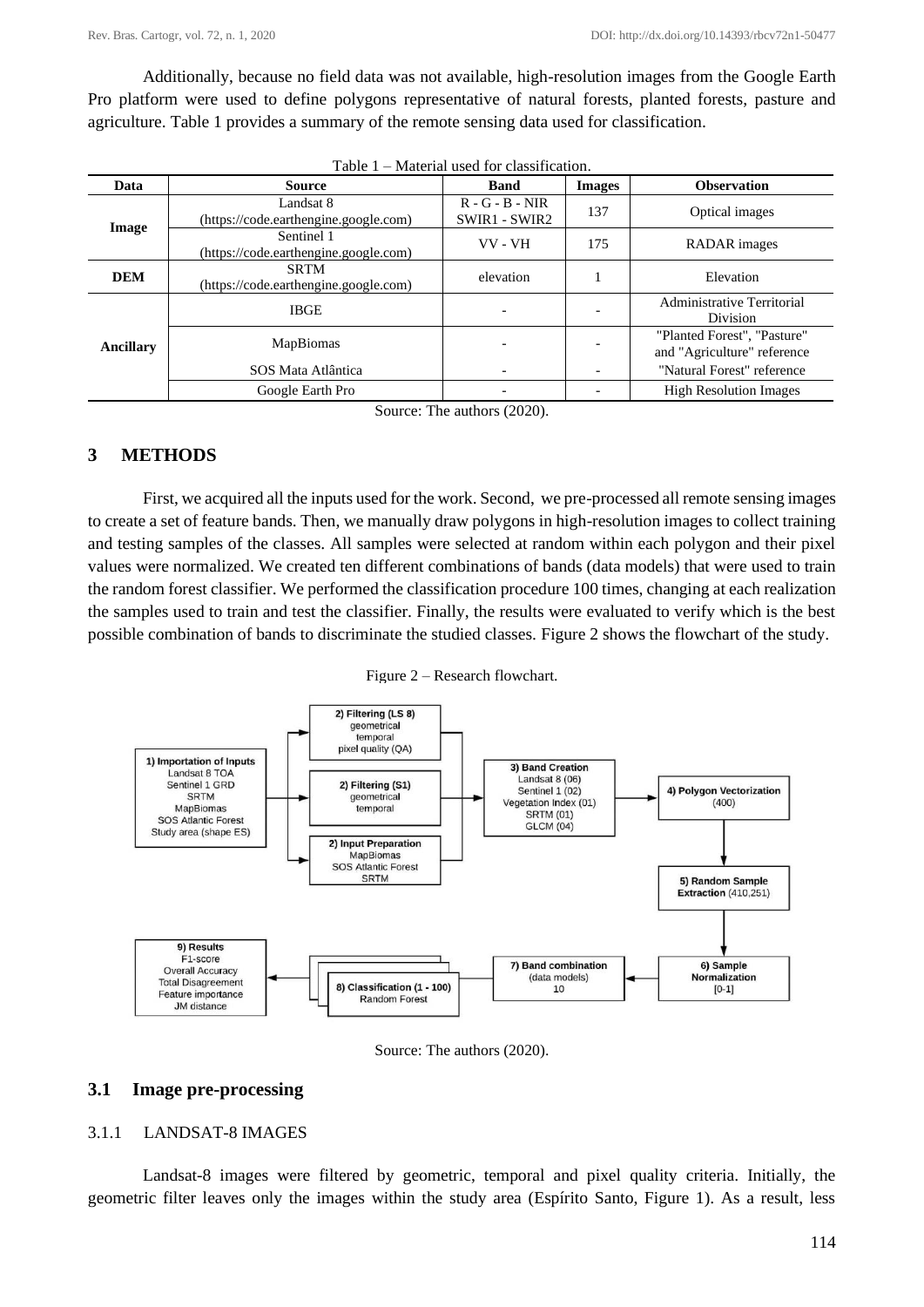computational effort is needed and there is a significant reduction in processing time. Then, time filtering chooses all available images for the year 2017, the period being analyzed in the study. Finally, a pixel quality filter is applied. This filter works on the Quality Assessment (QA) Landsat-8 Band provided by the United States Geological Survey (USGS, 2019). The QA band pre-classifies all pixels in the image. Only pixels that have been pre-classified as "CLEAR TERRAIN" are accepted, i.e. those that do not show clouds, shadows, ice, snow or other attributes that may make a terrain classification difficult. Then, it was defined that the value of each pixel will be the median of all values of the period (January 1st to December 31st, 2017). Finally, the selected images were cropped with the studied area shapefile (red polygon shown in Figure 1).

### 3.1.2 SENTINEL-1 IMAGES

Like the Landsat-8 images, the first pre-processing step for Sentinel-1 images refers to the geometric filter, so that only images within the studied area are chosen. Then, all available 2017 images were separated. Then, images with VV and VH polarization were selected in the Interferometric Wide Swath Mode (IW) with High Resolution (H) in Ground Range Detected (GRD). At the end of this step, the value of each pixel was defined as the median of all values for the period. Finally, the selected images were cropped with the studied area shapefile (red polygon shown in Figure 1).

### 3.1.3 SRTM

The elevation band of the SRTM image served as the basis for the terrain slope calculation. GEE's native function (ee.Terrain.slope) calculates the slope in degrees of terrain. The local gradient is calculated using the 04 neighboring pixels (GORELICK et al., 2017).

### 3.1.4 VEGETATION INDEX

The Normalized Difference Vegetation Index (NDVI) is intended for monitoring the health of vegetation and biomass and is a commonly used technique for detecting changes in forests (SADER, BERTRAND and WILSON 2003). NDVI corresponds to the difference between the Near Infrared (NIR) band and the Red (R) band divided by the sum of the two bands (ROUSE et al., 1973), as shown in Equation 1:

$$
NDVI = \frac{NIR - R}{NIR + R}
$$
 (1)

The NDVI band was added to the image to aid in class separation.

#### 3.1.5 GRAY LEVEL CO-OCCURRENCE MATRIX (GLCM)

Pattern recognition has been successfully employed in classification tasks focused on different application domains, including image classification (MARTINS et al., 2011). Haralick (1973) first proposed a Gray Level Co-Occurrence Matrix (GLCM), which now is the most common form of texture extraction today. Also, GLCM was one of the first methods for texture extraction in images and has been widely employed.

Co-occurrence matrix is a tabulation of how many different combinations of pixel intensity values (gray levels) occur in an image. Fourteen textural features can be extracted from GLCM according to Haralick (1973). Zhang et al. (2017) state that four of them stand out in their use for remote sensing applications: energy, contrast, correlation, and entropy. Therefore, four texture bands were calculated from the Landsat-8 NIR band. The NIR band was chosen to calculate the texture metrics due to the high reflectance of vegetation in this range of the spectrum, which may enhance structural differences between the vegetation classes. Table 2 shows the features that will be used in this study.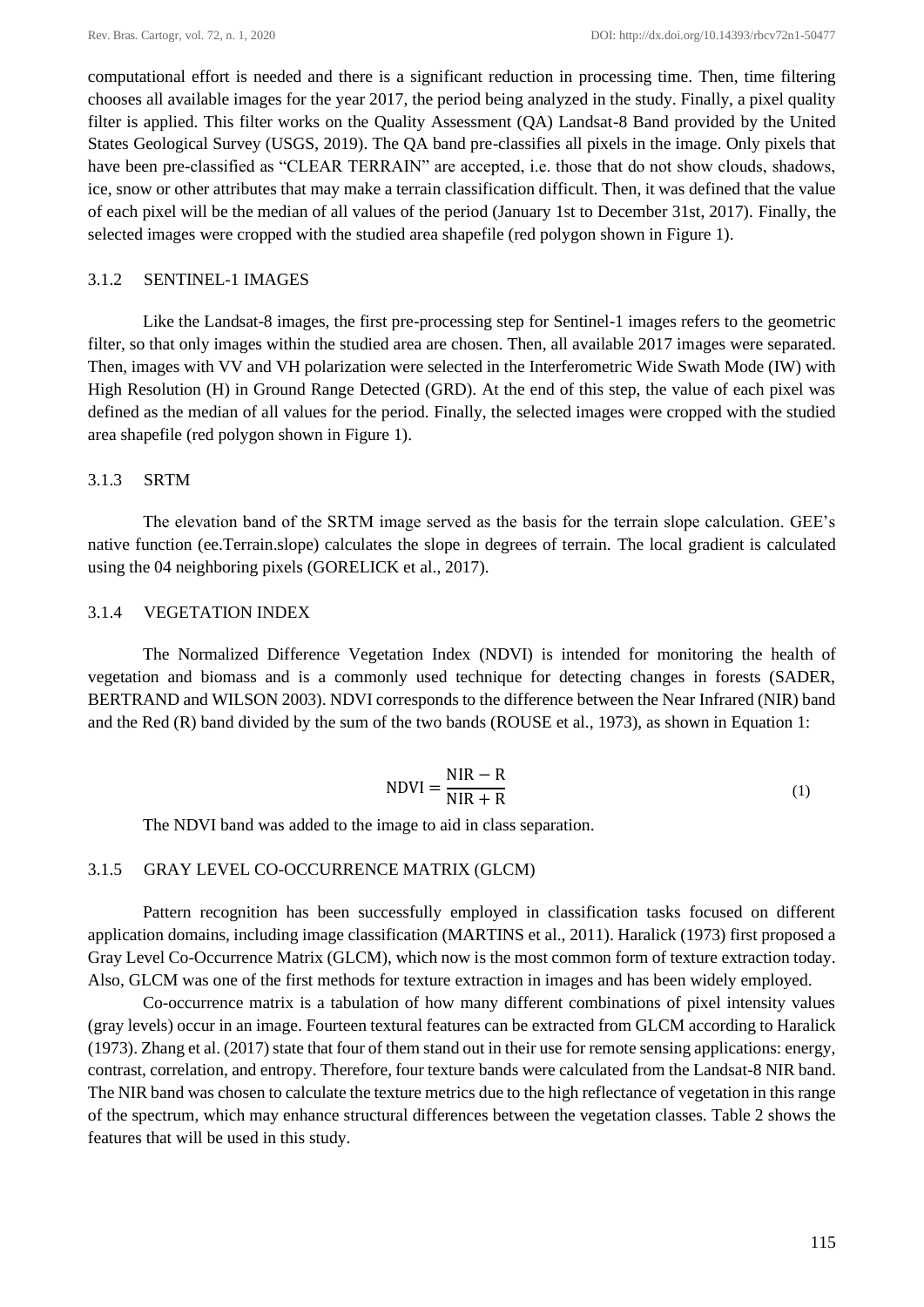| rable $z - Au$ bands employed in the study. |              |  |  |  |  |  |  |  |
|---------------------------------------------|--------------|--|--|--|--|--|--|--|
| <b>Source</b>                               | <b>Bands</b> |  |  |  |  |  |  |  |
|                                             | R            |  |  |  |  |  |  |  |
|                                             | G            |  |  |  |  |  |  |  |
| Landsat 8                                   | B            |  |  |  |  |  |  |  |
|                                             | <b>NIR</b>   |  |  |  |  |  |  |  |
|                                             | SWIR1        |  |  |  |  |  |  |  |
|                                             | SWIR2        |  |  |  |  |  |  |  |
| Sentinel 1                                  | <b>VV</b>    |  |  |  |  |  |  |  |
|                                             | VH           |  |  |  |  |  |  |  |
| Vegetation Index                            | <b>NDVI</b>  |  |  |  |  |  |  |  |
| SRTM                                        | slope        |  |  |  |  |  |  |  |
|                                             | entropy      |  |  |  |  |  |  |  |
| <b>GLCM</b>                                 | contrast     |  |  |  |  |  |  |  |
|                                             | correlation  |  |  |  |  |  |  |  |
|                                             | energy       |  |  |  |  |  |  |  |
| $\sim$                                      | $\sim$<br>.  |  |  |  |  |  |  |  |

Source: The authors (2020).

### **3.2 Training sample collection**

For this study, four classes were defined: natural forest (NF), planted forest (PF), pasture (P) and agriculture (A). Information from the SOS Atlantic Forest Project (NF class) and the MapBiomas Project (PF, P and A classes) were used as ancillary data (Section 1.2.4) to assist in the collection of training samples.

A shapefile from the SOS Atlantic Forest Project was used with the location of the AF remnants in the state of Espírito Santo dated from 2017. This shapefile file was converted to a Keyhole Markup Language (KML) file and imported to the Google Earth (GE) platform. In GE, 100 polygons of the "Natural Forest" class were traced manually using information from the SOS Atlantic Forest as reference. This vectorization occurred using high-resolution images from the year 2017 (Figure 3). It should be noted that the polygons obtained with high-resolution GE images were verified in the 2017 Landsat image afterward. The importance of this procedure is to ensure that the samples were in fact from native forests. We sought to obtain these polygons with a considerable distance from each other, aiming to add variability. The 100 polygons of natural forests were then loaded into the GEE.





Source: The authors (2020).

The last available mapping collection from the MapBiomas Project (Collection - v3.1) was used, which contains data from 2017. Similarly, to the "Natural Forest" class, 100 polygons were manually delimited for each of the other classes ("Planted Forest", "Pastures" and "Agriculture"). This vectorization was carried out with high-resolution images from the year 2017 in GE and using as reference the information obtained from MapBiomas. Finally, the resulting 300 polygons were imported to GEE. Figure 4 shows the spatial location of all vectorized polygons within the studied area.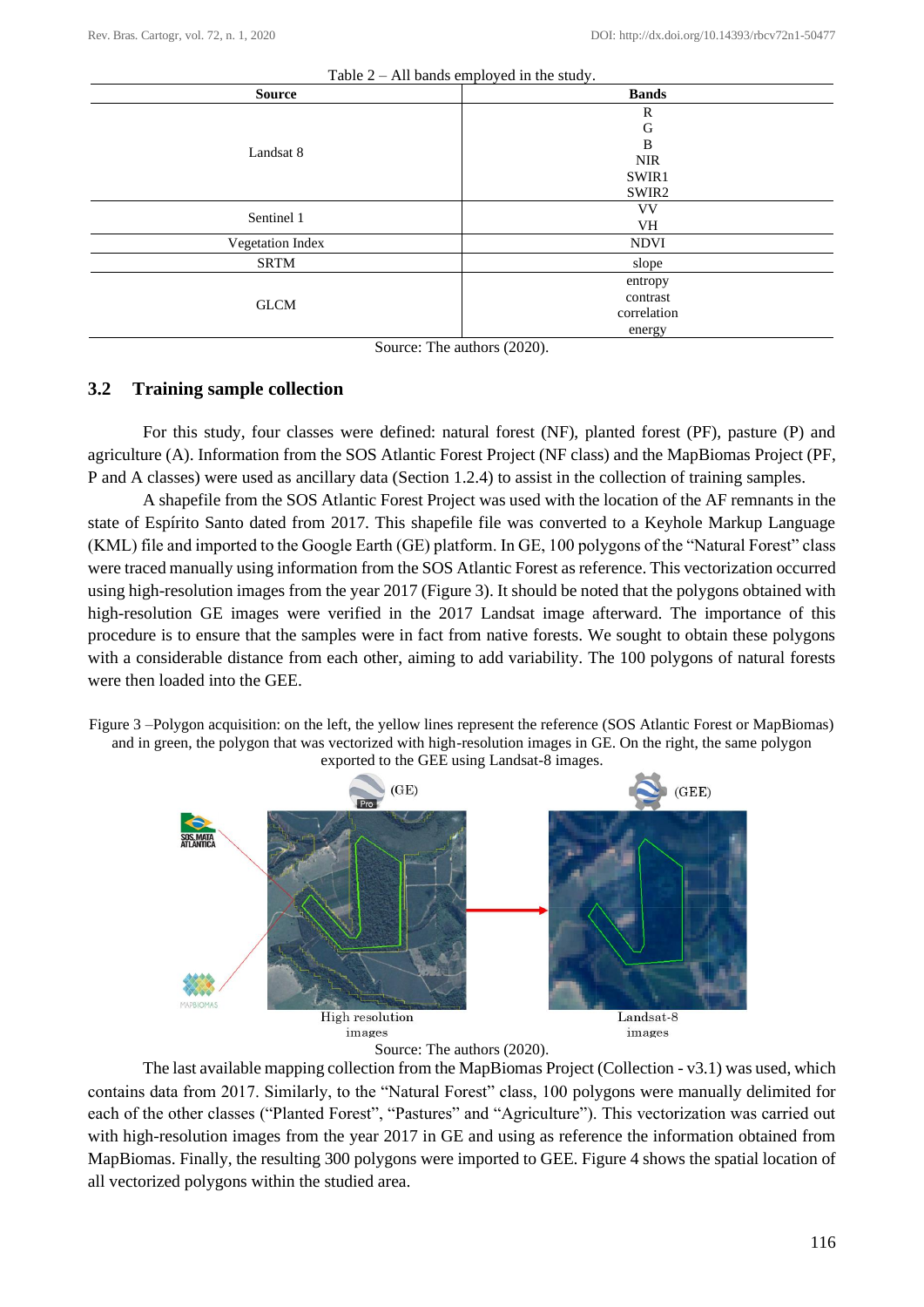

Source: The authors (2020).

In total, 400 polygons were delineated and imported to GEE for sample extraction (pixels), which represented 410,251 pixels that were used for training and testing the classifier. Table 3 shows in detail the distribution of polygons and samples (pixels) in each class.

| <b>Class</b>          | <b>Polygons</b> | <b>Samples</b> |
|-----------------------|-----------------|----------------|
| <b>Natural Forest</b> | 100             | 245,353        |
| <b>Planted Forest</b> | 100             | 79,285         |
| Pasture               | 100             | 45,659         |
| Agriculture           | 100             | 39.954         |
|                       | 400             | 410.251        |

Source: The authors (2020).

#### **3.3 Classification experiments and accuracy assessment**

First, we extracted the pixels within the polygons obtained in Section 2.2, resulting in a dataset composed of 14 features (Table 2) and 410,251 samples (Table 3). The samples were then randomly assigned for training or testing, in the proportion of 60% to 40%, respectively. To avoid imbalance between classes and consequently biased training of the classifier, it was established that the classifier will receive 5,000 training samples for each class. There was no quantitative restriction whatsoever for test samples.

The classifier chosen for this research was the Random Forest (RF) (BREIMAN, 2001). According to Diniz et al. (2019), the RF algorithm was selected as the classifier of 15,000 articles in the last 5 years, thus being one of the most used classifiers in scientific studies. RF consists of a decision tree combination, where the input data is entered simultaneously in all created trees, obtaining a sequence of results. The winning class is the one that appears most frequently (majority voting).

According to Belgiu and Drăgu (2016), two parameters must be defined for the use of RF: the number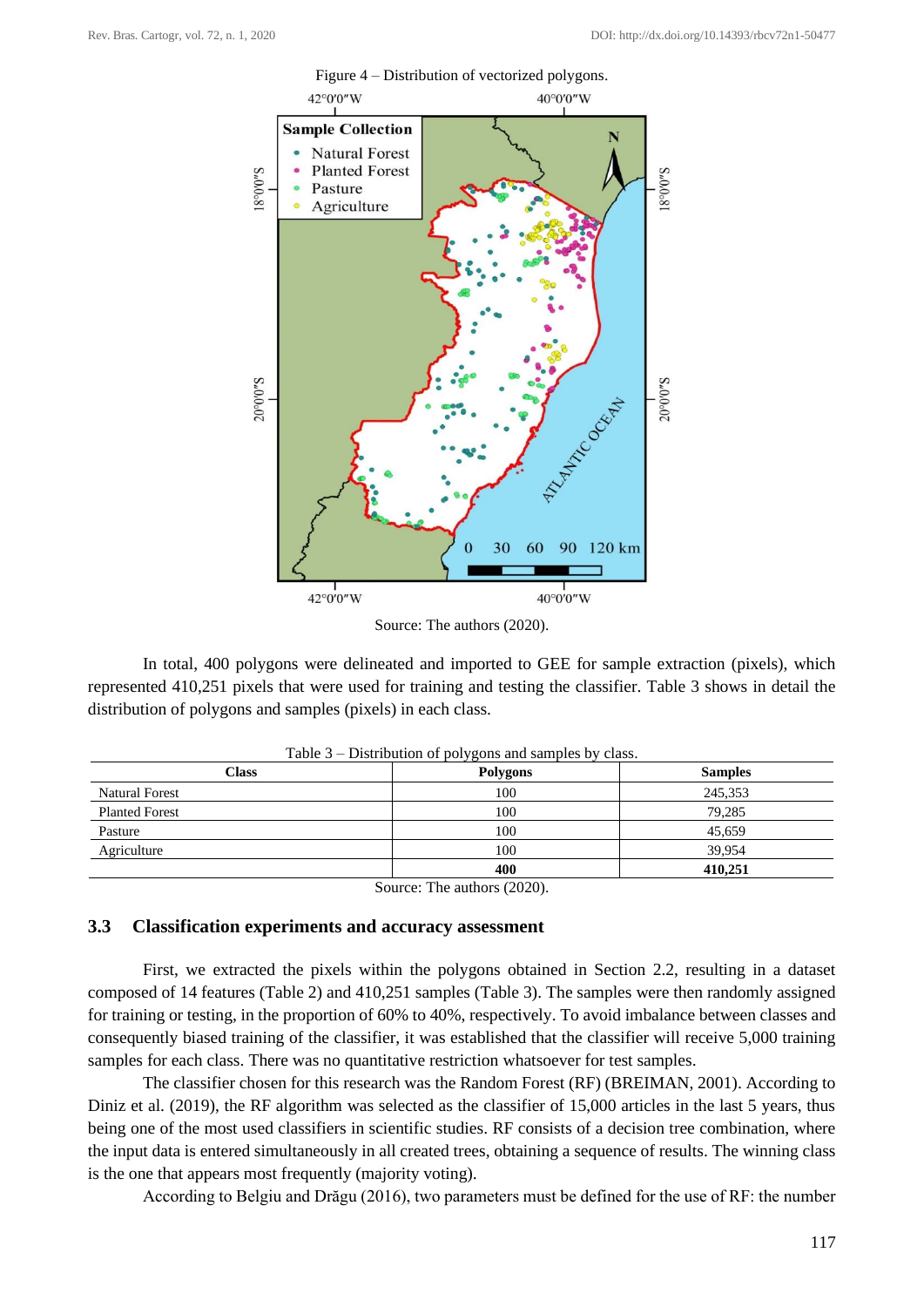of trees to be generated (number of trees) and the number of variables to be selected and tested for the best tree division (variables per split). Preliminary tests showed that there was no significant improvement in accuracy after using more than 500 trees. The number of variables in each split was chosen as the square root of the number of variables because this is the default value for RF. Prior classification, data were normalized to the [0-1] range using the minimum and maximum values of each band.

The experiments were divided into groups called data models. Each data model is a combination of bands from the various sources cited (Table 4). The first data model is a combination of the six Landsat-8 (LS 8) bands. It is the basis for the other band combinations and will be used as a reference. Then, the other bands are added, forming different data models. For this study, 10 different data models were created in order to observe which one yields the best classification results.

| Data model | <b>Bands</b>                   |  |  |  |  |  |  |
|------------|--------------------------------|--|--|--|--|--|--|
|            | LS 8                           |  |  |  |  |  |  |
|            | $LS 8 + NDVI$                  |  |  |  |  |  |  |
|            | $LS 8 + VV$                    |  |  |  |  |  |  |
| 4          | $LS 8 + VH$                    |  |  |  |  |  |  |
|            | $LS 8 + VV + VH$               |  |  |  |  |  |  |
| 6          | $LS 8 + VV + VH + slope$       |  |  |  |  |  |  |
|            | $LS 8 + VV + VH + contrast$    |  |  |  |  |  |  |
| 8          | LS $8 + VV + VH + correlation$ |  |  |  |  |  |  |
| Q          | LS $8 + VV + VH + energy$      |  |  |  |  |  |  |
| 10         | $LS 8 + VV + VH + entropy$     |  |  |  |  |  |  |

Table 4 –Band combinations (data models) used in classification experiments: Landsat-8 visible to shortwave-infrared (LS8), Normalized Difference Vegetation Index (NDVI) and polarization of Sentinel-1 satellite (VV and VH).

Source: The authors (2020).

To ensure greater statistical robustness of the results, it was decided that the classification procedure is repeated 100 times, changing at each realization the samples used to train and test the classifier. It is worth noting that during this process the polygon identity was respected, that is, training and testing pixels came from different polygons. Table 5 shows the classifier parameters and image features used in the experiments. The classification accuracy was computed at each realization by using the testing samples. The F1-score (DERCZYNSKI, 2016), the overall accuracy and the total disagreement (PONTIUS & MILLONES, 2011) were calculated.

Table 5 – Classifier attributes and classification parameters.

| <b>Parameters</b>          | <b>Values</b>                                                                                   |
|----------------------------|-------------------------------------------------------------------------------------------------|
| classifier                 | <b>Random Forest</b>                                                                            |
| number of trees (ntree)    | 500                                                                                             |
| variables per split (mtry) | square root of<br>the number of variables                                                       |
| iterations                 | 100                                                                                             |
| training samples (class)   | 60 % (limit: 5000)                                                                              |
| testing samples (class)    | 40%                                                                                             |
| attributes                 | 14 (R, G, B, NIR, SWIR1, SWIR2, NDVI, VV, VH,<br>slope, entropy, contrast, correlation, energy) |
| classes                    | 4 (Natural Forest,<br>Planted Forest, Pasture and Agriculture)                                  |
| metrics                    | F <sub>1</sub> -score<br><b>Overall Accuracy</b><br><b>Total Disagreement</b>                   |

Source: The authors (2020).

# **3.4 Feature importance**

The quantification of the feature importance (or variable importance) is an important issue in many applied problems complementing variable selection by interpretation issues, especially in remote sensing. (GENUER, POGGI and TULEAU-MALOT, 2010). Here, we computed the variable importance in prediction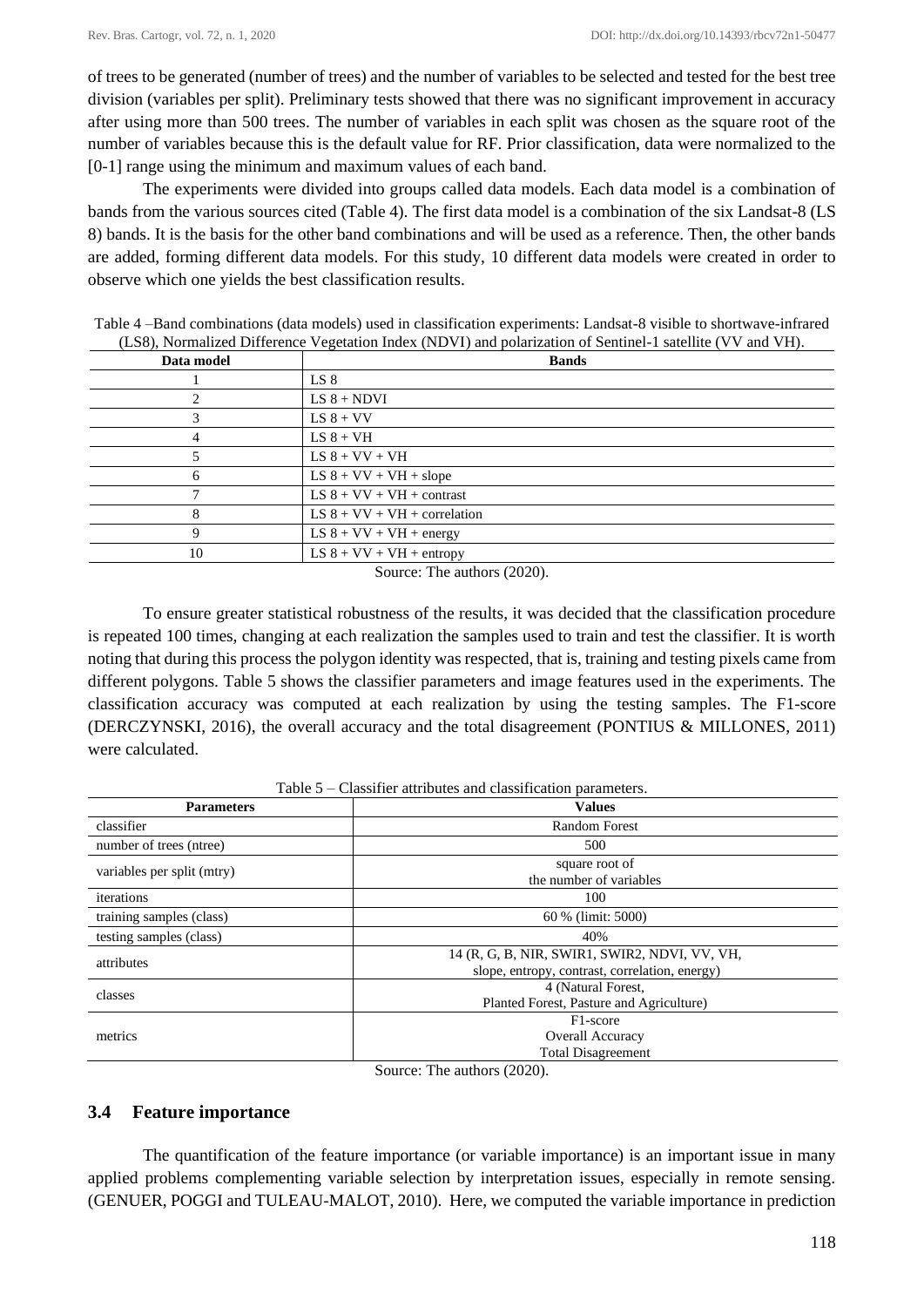of the band combination that yields the best classification results, aiming to verify which variables most contributed to classification. For this, it was used the function *randomForest* in R to calculate it.

Breiman (2001) outlines an explanation of the good performance of random forests related to the quality of each tree along with a small correlation between forest trees, where the correlation between trees is defined as the ordinary correlation of predictions in out-of-bag (OOB) samples. The OOB sample is the set of observations that are not used to build the current tree. It is used to estimate the prediction error and then to evaluate the variable importance. The purpose of variable importance is to quantify the relevance of each attribute (band) in the classification procedures. At each realization, when training and testing samples are chosen, the variable importance is calculated. In the end, the average of the importance values is computed.

#### **3.5 Class separability**

The computation of class separability provides valuable insights to explain the classification results. The Jeffries–Matusita (JM) distance is a widely used statistical separability criterion. For the separability measurement, the normal distribution is usually considered. Aiming to verify if the separability of the classes increases by combining multi-source remote sensing data, we compute the JM distance according to Richards and Jia (1999), as seen in the Equation 2:

$$
JM_{ij} = 2(1 - e^{-B})
$$
 (2)

in which B is the Bhattacharyya distance (KAILATH, 1967) calculated as follows in Equation 3:

$$
B = \frac{1}{8} (m_i - m_j)^T \left\{ \frac{\Sigma_i + \Sigma_j}{2} \right\}^{-1} (m_i - m_j) + \frac{1}{2} ln \left\{ \frac{|(\Sigma_i + \Sigma_j)/2|}{|\Sigma_i|^{1/2} |\Sigma_j|^{1/2}} \right\}
$$
(3)

where mi and mj are the mean value and classes i and j,  $\Sigma$ i and  $\Sigma$ j corresponds to their covariance matrices, while  $|\Sigma|$  and  $|\Sigma|$  are the determinants of  $\Sigma$ i and  $\Sigma$ j, respectively. T is the transposition function. The JM distance varies from 0 to 2 and was calculated for all pairwise combinations between classes using the ENVI 5.5 software.

#### **4 RESULTS**

Table 6 shows the F1-score, overall accuracy and total disagreement results (values in percentage) of the ten band combinations that were evaluated in the study. Concerning the baseline scenario (using only LS 8 bands), the improvement observed by combining LS 8 bands (data model 1) with RADAR data (data model 5) in F1-score was 2.22%, 2.9%, 3.71% and 8.01% for the NF, PF, P and A classes, respectively (Table 6). The improvement in terms of overall accuracy was 3.0% (Table 6). The evolution in the Total Disagreement was 3.0% (Table 6). It is worth noting that, similar results were obtained with data model 9, which incorporated the energy feature in the classification process.

**Data model Bands F**score<br> **Bands Final F NF Fscore PF Fscore P Fscore A Overall Accuracy Total Disagreement 1 LS 8 93.43 85.48 82.48 69.18 88.29 11.71** 2 **LS 8 + NDVI** 93.46 85.46 81.99 68.5 88.19 11.81 3 LS 8 + VV 95.36 87.79 83.56 72.91 91.15 8.85 4 **LS 8 + VH 93.93** 85.01 84.05 74.24 91.06 8.94 **5 LS 8 + VV + VH 95.65 88.38 86.19 77.19 91.29 8.71** 6  $\text{LSS} + \text{VV} + \text{VH} + \text{slope}$  95.66 88.3 85.8 76.85 91.18 8.82

Table 6 – Mean of F1-score, overall accuracy and total disagreement resulting from classification (values in percentage). NF stands for Natural Forest, PF denotes a Planted Forest, P means Pasture and A implies Agriculture.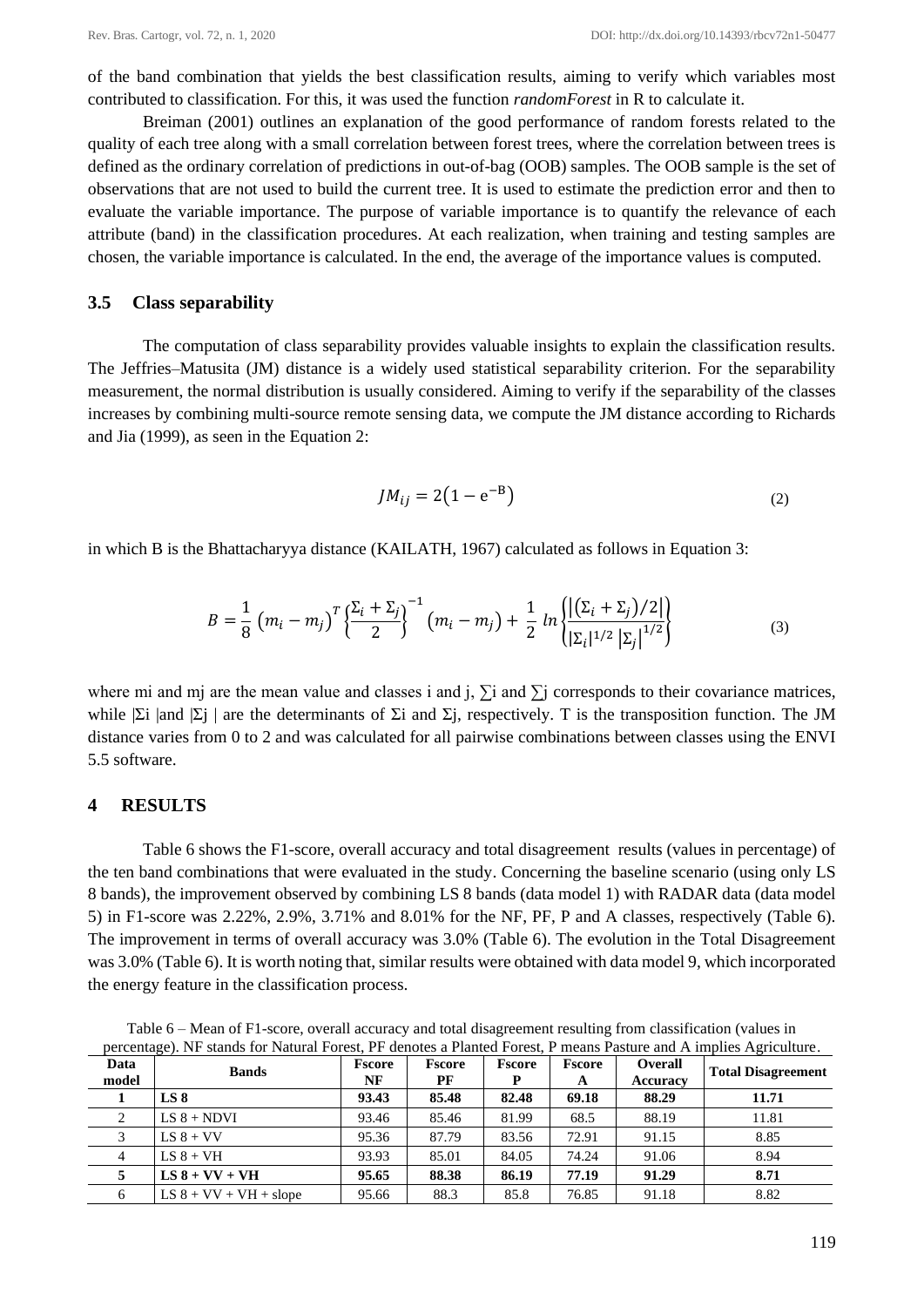| Data<br>model | <b>Bands</b>                   | <b>Fscore</b><br>NF | <b>Fscore</b><br>РF       | <b>Fscore</b> | <b>Fscore</b><br>A | <b>Overall</b><br><b>Accuracy</b> | <b>Total Disagreement</b> |
|---------------|--------------------------------|---------------------|---------------------------|---------------|--------------------|-----------------------------------|---------------------------|
|               | $LS 8 + VV + VH + contrast$    | 94.33               | 84.83                     | 87.16         | 78.51              | 89.45                             | 10.55                     |
|               | LS $8 + VV + VH + correlation$ | 94.77               | 85.77                     | 86.81         | 77.93              | 89.75                             | 10.25                     |
|               | LS $8 + VV + VH + energy$      | 95.69               | 88.37                     | 86.14         | 77.18              | 91.31                             | 8.69                      |
| 10            | $LS 8 + VV + VH + entropy$     | 94.5                | 85.14                     | 87.18         | 78.52              | 89.64                             | 10.36                     |
|               |                                | $\sim$              | $T^{\prime}$<br>$\cdot$ 1 | (0.000)       |                    |                                   |                           |

Source: The authors (2020).

Figure 5 shows the confusion matrix (in percentages) of data model 1 (Landsat-8 bands) and data model 5 (Landsat-8 plus Sentinel-1 bands). All classes showed an improvement in their accuracy. The falsenegative error (lower diagonal part of the confusion matrix) between planted and natural forest areas, that is, pixels predicted as planted forest that belonged to natural forests, reduced 2.3%. The highest decrease in classification error was observed between pasture and agriculture. For these classes, the false positive rate, that is, pixels belonging to agriculture that were classified as pasture, decreased 5% after the inclusion of Sentinel-1 bands in the classification process.

Figure 5 – Confusion matrices showing the classification accuracy of natural forest, planted forest, pasture and agricultural areas obtained using Landsat-8 bands (left panel) and Landsat-8 bands plus Sentinel-1 VV and VH bands (right panel). The diagonal cells show the classification accuracy of each class. The off-diagonal cells show the percentage of classification error. Classification was performed 100 times with the random forest algorithm. At each



Source: The authors (2020).

The classification results showed above are corroborated by both feature importance and class separability analysis. Figure 6 shows the results of the out-of-bag feature importance. The Sentinel-1 features, along with the NIR bands, were the most important to discriminate among the classes.

Figure 6 – Feature importance for classification of natural forest, planted forest, pasture and agricultural areas with Landsat-8 bands plus VH and VV Sentinel-1 bands. Feature importance was computed 100 times, changing at each realization the samples used to train and test the random forest algorithm.



Source: The authors (2020).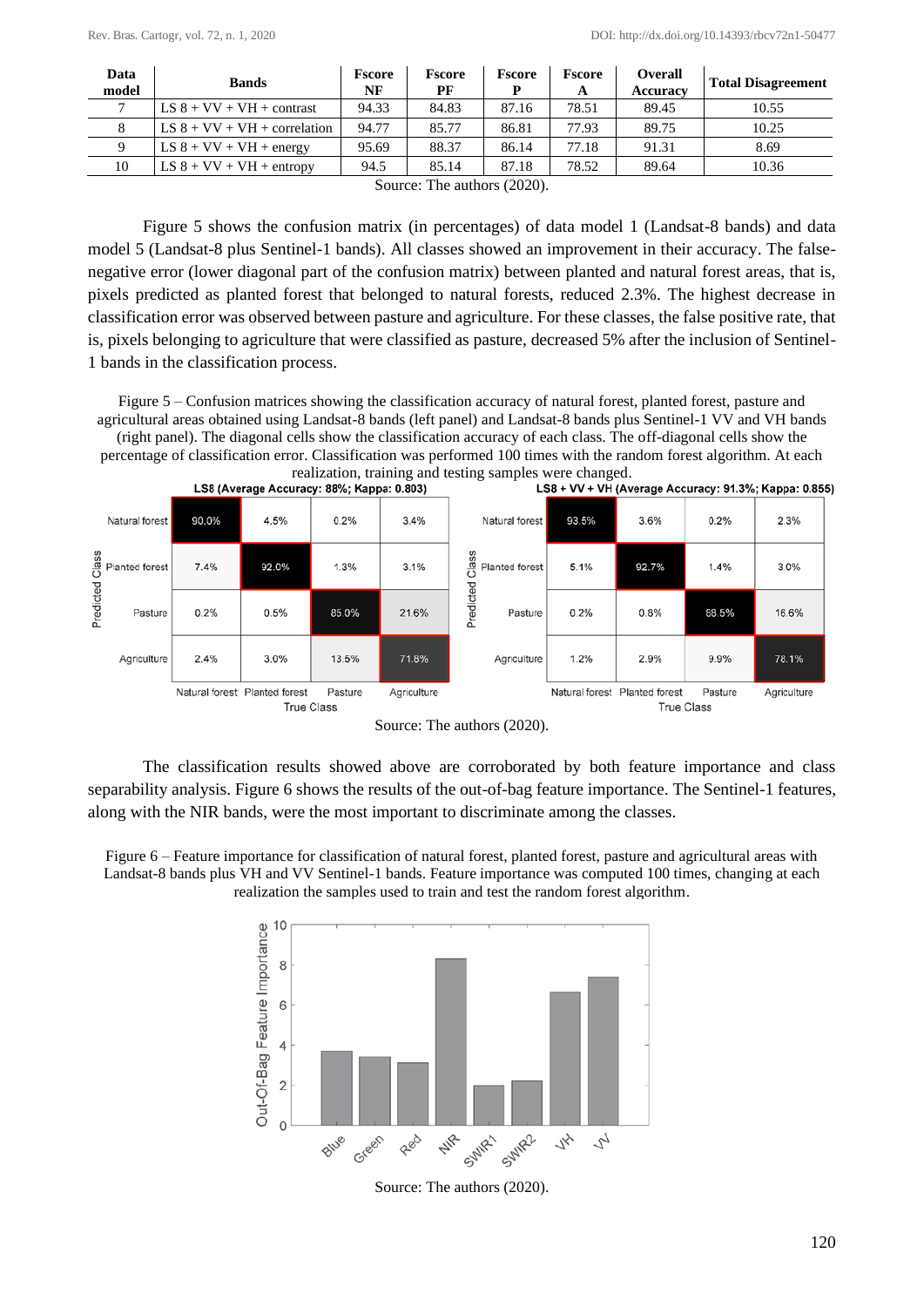The combination of Landsat-8 and Sentinel-1 bands improved the separability of all classes (Figure 7). Specifically, the inclusion of VV and VH features improved the separability between natural and planted forest areas in 11.98% (Figure 7c), while the improvement between agriculture and pasture areas was 45.12%.

Figure 7 – JM Distance: (a) JM Distance using Landsat-8 bands. (b) JM Distance using Landsat-8 plus Sentinel-1 bands. (c) the improvement (%) caused by adding Sentinel-1 bands.

| (a)                      |      |      |      |   |                               | (b)  |      |      |   |                                    | (c)   |      |       |  |  |
|--------------------------|------|------|------|---|-------------------------------|------|------|------|---|------------------------------------|-------|------|-------|--|--|
| <b>JM Distance (LS8)</b> |      |      |      |   | JM Distance $(LSS + VV + VH)$ |      |      |      |   | <b>JM Distance Improvement (%)</b> |       |      |       |  |  |
|                          | NF   | PF   | A    | Р |                               | NF   | PF   | A    | D |                                    | NF    | PF   | A     |  |  |
| NF                       |      |      |      |   | NF                            |      |      |      |   | NF                                 | ۰     |      |       |  |  |
| PF                       | 1.67 | ٠    |      |   | PF                            | 1.87 |      |      |   | PF                                 | 11.98 |      |       |  |  |
| A                        | 1.89 | 1.82 | ٠    |   | A                             | 1.94 | 1.85 |      |   | Α                                  | 2.65  | 1.65 | ٠     |  |  |
| P                        | 1.94 | 1.93 | 0.82 | ۰ | Р                             | 1.97 | 1.95 | 1.19 |   |                                    | 1.55  | 1.04 | 45.12 |  |  |

Source: The authors (2020).

#### **5 DISCUSSION**

Previous studies combined multi-sensor data to a variety of purposes. Sonobe et al. (2017) used Sentinel-1A and Sentinel-2A images with the aim of determining the best method to generate crop maps. Among four classification algorithms (SVM, RF, FNN, and KELM), they found that KELM generated the most accurate crop classification map for the study area, with an OA of 96.8%. Carreiras et al. (2017) used ALOS PALSAR and Landsat 5 TM to discriminate mature forest, non-forest and secondary forest. They mapped the Brazilian Amazon in the 2007–2010 period with an overall accuracy of 95–96%. Lucas et al. (2019) retrieved comprehensive information on the biophysical properties of mangroves employing Japanese L-band Synthetic Aperture Radar (SAR) data and WorldView-2 images. The study provided new information on the biophysical properties and growth dynamics of mangrove forests in Malaysa, inputs for future monitoring activities, and methods for facilitating better characterization and mapping of mangrove areas worldwide. Nevertheless, few studies are found in the literature with the objective of differentiating planted forest from native forest, particularly in tropical environments

To advance in this point (topic), our first hypothesis, which states that the combination of Landsat-8 and Sentinel-1 data improves the classification accuracy of natural and planted forests, was confirmed by the results of experiments (Section 2.3). The inclusion of RADAR bands in the classification process increased the overall accuracy by 3.0% and decreased the total disagreement by 3.0% if compared to the use of Landsat-8 bands only (Table 6).

Moreover, it was observed the spectral separability between natural forests and tree plantations increased by combining passive optical and RADAR data, according to the results of experiments (Section 2.5). corroborating our second hypothesis. The addition of RADAR bands in the proceeding incremented the JM distance by 11.98 % (Figure 7). Also, it is important to note that the feature importance experiment (Section 2.4) showed the most important attributes for classification procedure were NIR, VV, VH (Figure 6).

The reason for this improvement, both spatial and spectral resolution, may be the higher spatial resolution of Sentinel-1 than Landsat-8. Another point to be raised is how the trees are arranged on the ground. The interaction between the microwaves of Sentinel-1 with the natural and planted forests may be able to detect the different geometric arrangements between these forest types, which is not possible by using optical Landsat-8 bands. Our results also show that combining Landsat-8 and Sentinel-1 data improved discrimination between pasture and agriculture.

The computation of GLCM bands did not improve the classification results (Table 6). It is believed that the spatial resolution of Landsat-8 (30 m) may have been a key obstacle. The availability of high spatial resolution images would probably allow better results with the use of texture bands.

The challenges are stimulating. Despite the difficulties in differentiating vegetations with such similar spectral responses, the possibility of, soon, use images with better spatial and spectral resolution is encouraging. The results obtained point out to potential applications in on the use of multi-sensor data that are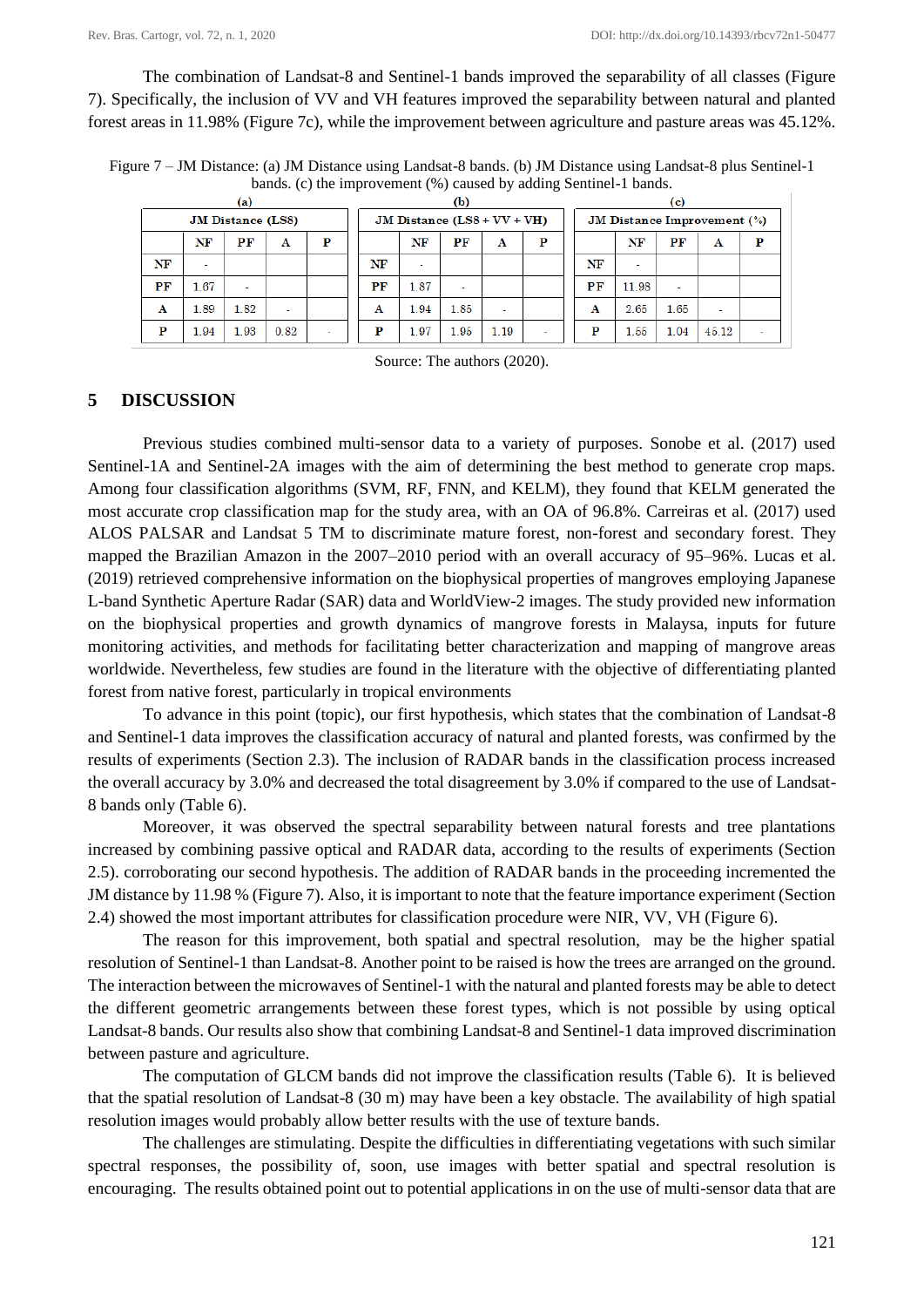freely available in the GEE platform for mapping vegetation cover in tropical regions.

### **6 CONCLUSIONS**

In this study, we gather multi-source remote sensing data aiming to improve discrimination between natural forests, planted forests (eucalyptus), pasture and agricultural areas in the state of Espírito Santo, southeast of Brazil.

Combining Landsat-8 and Sentinel-1 was effective for improving the classification accuracy of natural forests and tree plantations, increasing the Overall Accuracy from 89.29% to 91.29% and decreasing the Total Disagreement from 11.71% to 8.71%. Furthermore, F1-score of NF, PF, P and A was improved in 2.22%, 2.9%, 3.71% and 8.01%, respectively. Likewise, spectral separability becomes better not only between planted and native forests (11.98 %) but equally between pasture and agriculture classes (45.12 %), according to JM distance results.

The results of this study verify the validity of this remote sensing method, demonstrate its strong potential for tree discrimination, and suggest that the use of data from both satellites could be expanded in future.

### **Acknowledgment**

We thank the Brazilian Army for supporting this work and two anonymous reviewers for their valuable comments on this manuscript.

### **Authors' Contributions**

The experiments were designed by G.F.C. and M.P.F.; G.F.C. and M.P.F. performed the experiments; G.F.C. and M.P.F. analyzed and discussed the numerical results; G.F.C. drafted the article; C.F.S.V. critically revised the article; All authors approved the manuscript.

# **Conflict of Interest**

The authors declare no conflict of interest.

#### **References**

- BELGIU, M.; DRĂGU, L. Random forest in remote sensing: a review of applications and future directions. **ISPRS Journal of Photogrammetry and Remote Sensing**, v. 114, 2016. pp. 24-31. [DOI.](https://doi.org/10.1016/j.isprsjprs.2016.01.011)  [10.1016/j.isprsjprs.2016.01.011](https://doi.org/10.1016/j.isprsjprs.2016.01.011)
- BREIMAN, L. Random Forests. **Machine Learning**, 2001. pp. 5-32. DOI. 10.1023/A:1010933404324
- CARREIRAS, J. M. B., JONES, J., LUCAS, R. M., SHIMABUKURO, Y. E. Mapping major land cover types and retrieving the age of secondary forests in the Brazilian Amazon by combining single-date optical and radar remote sensing data. **Remote Sensing of Environment**, v. 194, 2017. pp. 16–32. DOI. 10.1016/j.rse.2017.03.016
- CENTRO DE DESENVOLVIMENTO DO AGRONEGÓCIO (CEDAGRO). **Dimensionamento do mercado capixaba de produtos florestais madeiráveis**. Technical report, 2011.
- CLIMATE. Available in: <https://en.climate-data.org/south-america/brazil/espirito-santo-210/>. Accessed in: May 2019.
- CONFEDERAÇÃO NACIONAL DA INDÚSTRIA (CNI). Available in: <http://perfildaindustria.portaldaindustria.com.br/estado/es>. Accessed in: August 2019.
- DERCZYNSKI, L. Complementarity, F-score, and NLP evaluation. **Proceedings of the 10th International**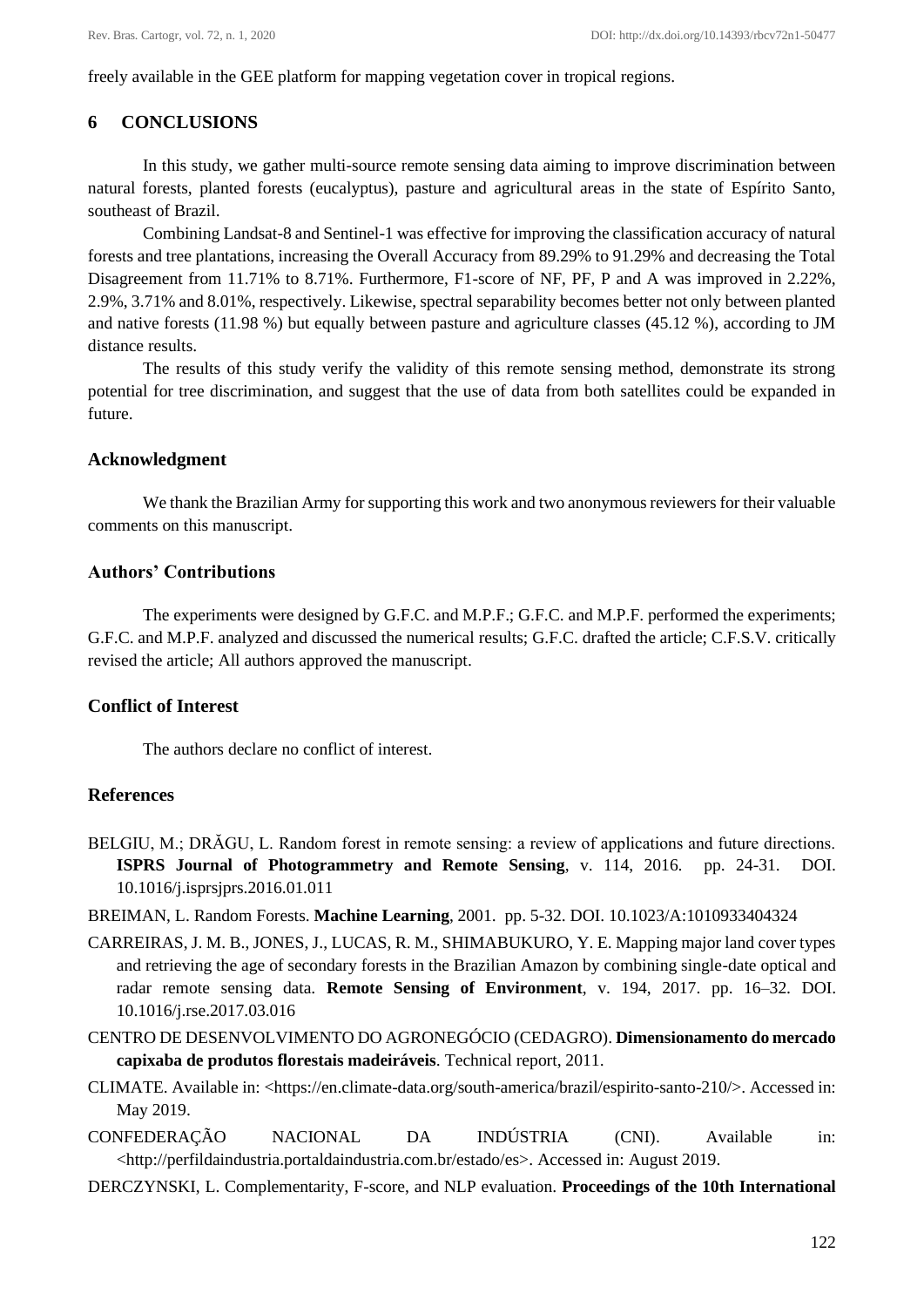**Conference on Language Resources and Evaluation**, LREC 2016. pp. 261-266.

- DINIZ, C.; CORTINHAS, L.; NERINO, G.; RODRIGUES, J.; SADECK, L.; ADAMI, M.; SOUZA-FILHO, P. W. M. Brazilian mangrove status: Three decades of satellite data analysis. **Remote Sensing**, v. 11, n. 7, 2019. DOI. 10.3390/rs11070808
- EUROPEAN SPACE AGENCY (ESA). Available in: <https://sentinel.esa.int/web/sentinel/missions/sentinel-1>. Accessed in: May 2019.
- FOOD AND AGRICULTURE ORGANIZATION OF THE UNITED NATIONS (FAO). **Global Forest Resources Assessment 2015**. Desk Reference, Rome, 2015.
- GARBIN, M. L.; SAITER, F. Z.; CARRIJO, T. T.; PEIXOTO, A. L. Breve histórico e classificação da vegetação capixaba. **Rodriguesia**, v. 68, n. 5, 2017. pp. 1883-1894. DOI. 10.1590/2175-7860201768521
- GENUER, R.; POGGI, J. M.; TULEAU-MALOT, C. Variable selection using random forests. **Pattern Recognition Letters**, v. 31, n. 14, 2010. pp. 2225-2236. DOI. 10.1016/j.patrec.2010.03.014
- GORELICK, N., HANCHER, M., DIXON, M., ILYUSHCHENKO, S., THAU, D., & MOORE, R. Google Earth Engine: Planetary-scale geospatial analysis for everyone. **Remote Sensing of Environment**, v. 202, 2017. pp. 18–27. DOI. 10.1016/j.rse.2017.06.031
- HARALICK, R. M.; DINSTEIN, I.; SHANMUGAM, K. Textural Features for Image Classification. **IEEE Transactions on Systems, Man and Cybernetics**, v. SMC-3, n. 6, 1973. pp. 610-621. DOI. 10.1109/TSMC.1973.4309314
- INDÚSTRIA BRASILEIRA DE ÁRVORES (IBA). Technical report 2017. **Indústria Brasileira de Árvores - IBÁ**, p. 80, 2017. Available in: <http://iba.org/images/shared/Biblioteca/IBA\_RelatorioAnual2017.pdf>. Accessed in: June 2019. DOI. 10.1017/CBO9781107415324.004
- JOSHI, N.; BAUMANN, M.; EHAMMER, A.; FENSHOLT, R.; GROGAN, K.; HOSTERT, P.; WASKE, B. A review of the application of optical and radar remote sensing data fusion to land use mapping and monitoring. **Remote Sensing**, v. 8, n. 1, 2016. pp. 1-23. DOI. 10.3390/rs8010070
- KAILATH, T. The Divergence and Bhattacharyya Distance Measures in Signal Selection. **IEEE Transactions on Communication Technology**, v. 15, n. 1, 1967. pp. 52-60. DOI. 10.1109/TCOM.1967.1089532
- LIMA, C. M. G. **Modelagem de transição florestal na Mata Atlântica**. Dissertação de mestrado. Universidade Federal de Minas Gerais, Instituto de Geociências, Belo Horizonte, 2012.
- LUCAS, R., VAN DE KERCHOVE, R., OTERO, V., LAGOMASINO, D., FATOYINBO, L., OMAR, H., … DAHDOUH-GUEBAS, F. Structural characterization of mangrove forests achieved through combining multiple sources of remote sensing data. **Remote Sensing of Environment**, v. 237, 2019. DOI. 10.1016/j.rse.2019.111543
- MAPBIOMAS. Available in: <http://mapbiomas.org/>. Accessed in: July 2019.
- MARTINS, J. G.; COSTA, Y. M. G.; BERTOLINI, D.; OLIVEIRA, L. S. Uso de descritores de textura extraídos de GLCM para o reconhecimento de padrões em diferentes domínios de aplicação. **XXXVII Conferência Latinoamericana de Informática**, 2011. pp. 637-652.
- MARTONE, M.; RIZZOLI, P.; WECKLICH, C.; GONZÁLEZ, C.; BUESO-BELLO, J. L.; VALDO, P.; MOREIRA, A. The global forest/non-forest map from TanDEM-X interferometric SAR data. **Remote Sensing of Environment**, v. 205, 2018. pp. 352-373. DOI. 10.1016/j.rse.2017.12.002
- MENDES, L. **Brazilian Forestry and Timber Yearbook 2016**. Technical report, 2016.
- NATIONAL AERONAUTICS AND SPACE ADMINISTRATION (NASA). Available in: <https://www2.jpl.nasa.gov/srtm/>. Accessed in: July 2019.
- PAN, Y.; BIRDSEY, R. A.; FANG, J.; HOUGHTON, R.; KAUPPI, P. E.; KURZ, W. A.; PHILLIPS, O. L.; CANADELL, J. G.; CIAIS, P.; JACKSON, R. B.; PACALA, S. W.; MCGUIRE, D.; PIAO, S.; RAUTIAINEN, A.; SITCH, S.; HAYES, D. A large and persistent carbon sink in the world's forests. **Science**, v. 333, 2011. pp. 988-993.
- PONTIUS JR, ROBERT GILMORE; MILLONES, MARCO. Death to Kappa: birth of quantity disagreement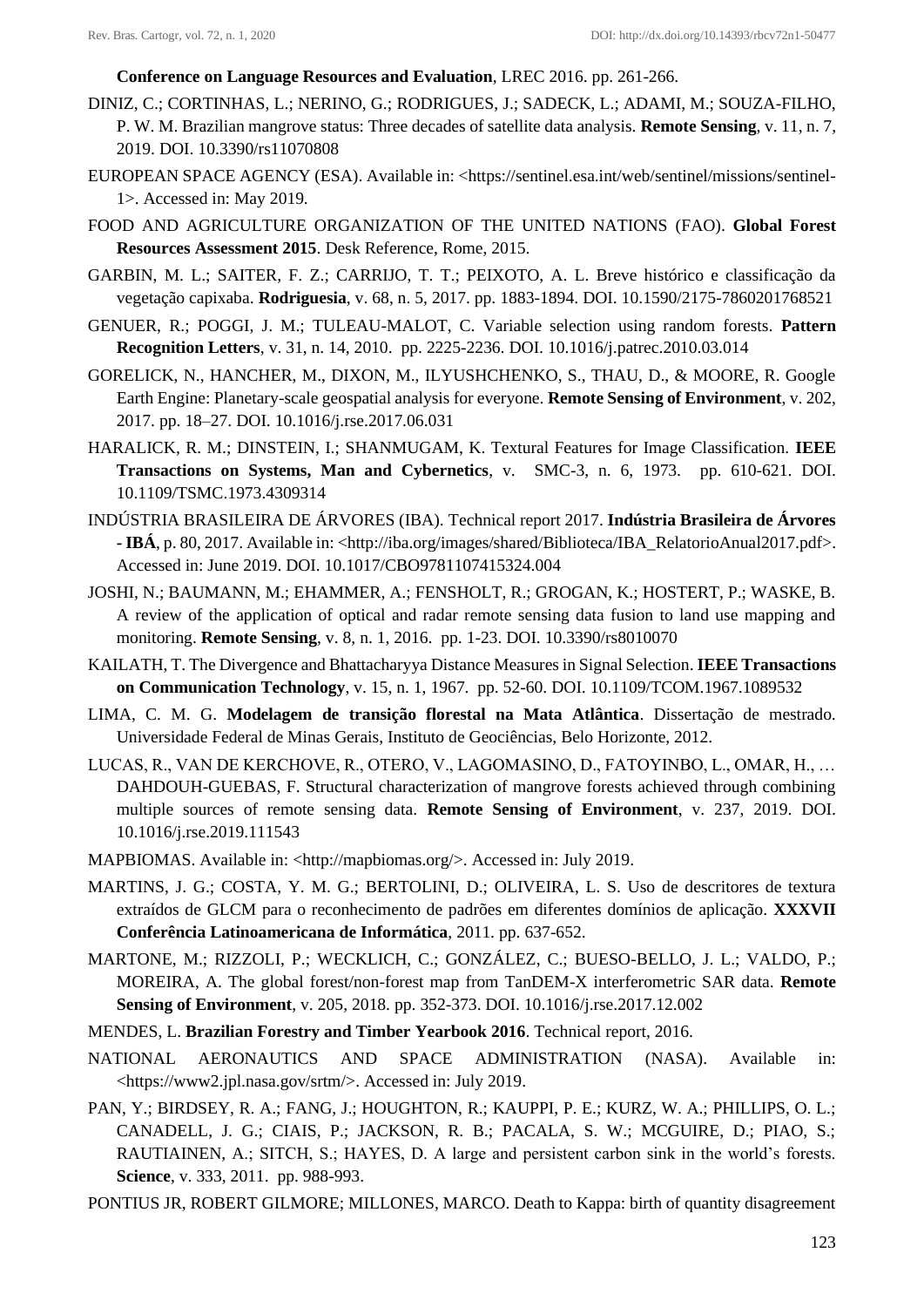and allocation disagreement for accuracy assessment. **International Journal of Remote Sensing**, v. 32, n. 15, 2011. pp. 4407-4429.

- QIN, Y.; XIAO, X.; DONG, J.; ZHANG, Y.; WU, X.; SHIMABUKURO, Y.; MOORE, B. Improved estimates of forest cover and loss in the Brazilian Amazon in 2000–2017. **Nature Sustainability**, 2019. DOI. 10.1038/s41893-019-0336-9
- RICHARDS, J. A.; JIA, X. **Remote Sensing Digital Image Analysis: An Introduction**. Canberra: Springer, 1999. DOI. 10.1007/978-3-662-03978-6
- ROUSE, J.W.; HAAS, R. H.; SCHELL, J. A.; DEERING, D.W. Monitoring vegetation systems in the Great Plains with ERTS. **Proceedings of third ERTS-1 symposium**, v. 1, Washington, DC, 10–14 December 1973. NASA, SP-351 pp. 309–317.
- SADER, S. A.; BERTRAND, M.; WILSON, E. H. Satellite change detection of forest harvest patterns on an industrial forest landscape. **Forest Science**, v. 49, n. 3, 2003. pp. 341-353.
- SLIK, J. F.; ARROYO-RODRÍGUEZ, V.; AIBA, S. I.; ALVAREZ-LOAYZA, P.; ALVES, L. F.; ASHTON, P.; BERNACCI, L. An estimate of the number of tropical tree species. **Proceedings of the National Academy of Sciences**, v. 112, n. 24, 2015. pp. 7472-7477.
- SONOBE, R., YAMAYA, Y., TANI, H., WANG, X., KOBAYASHI, N., & MOCHIZUKI, K. ICHIRO. (2017). Assessing the suitability of data from Sentinel-1A and 2A for crop classification. GIScience and **Remote Sensing**, v. 54, n. 6, 2015. pp 918–938. DOI. 10.1080/15481603.2017.1351149
- SOS/INPE, FUNDAÇÃO SOS MATA ATLÂNTICA; INPE. **Atlas dos Remanescentes Florestais da Mata Atlântica 2017-2018**. Technical report, 2019.
- THOMAZ, L. D. A Mata Atlântica no estado do Espírito Santo, Brasil: de Vasco Fernandes Coutinho ao século 21. **Boletim Do Museu de Biologia Mello Leitão**, n. 27, 2010. pp. 5-20.
- UNITED STATES GEOLOGICAL SURVEY (USGS). Available in: <https://www. https://www.usgs.gov/land-resources/nli/landsat/landsat-8?qt-science\_support\_page\_related\_con=0#qtscience\_support\_page\_related\_con>. Accessed in: July 2019.
- UNITED STATES GEOLOGICAL SURVEY (USGS). Landsat Quality Assessment (QA) Tools. Available in: <https://landsat.usgs.gov/sites/default/files/documents/landsat\_QA\_tools\_userguide.pdf> Accessed in: July 2019.
- WANG, YP; HOULTON, BZ. Nitrogen constraints on terrestrial carbon uptake: implications for the global carbon-climate feedback. **Geophysical Research Letters**, v. 36, L24403, 2009.
- YU, X.; HYYPPÄ, J.; KARJALAINEN, M.; NURMINEN, K.; KARILA, K.; VASTARANTA, M.; KATOH, M. Comparison of laser and stereo optical, SAR and InSAR point clouds from air- and space-borne sources in the retrieval of forest inventory attributes. **Remote Sensing**, v. 7, n. 12, 2015. pp 15933-15954. DOI. 10.3390/rs71215809
- ZHANG, X.; CUI, J.; WANG, W.; LIN, C. A study for texture feature extraction of high-resolution satellite images based on a direction measure and gray level co-occurrence matrix fusion algorithm. **Sensors**, v. 17, n. 7, 2017. DOI. 10.3390/s17071474